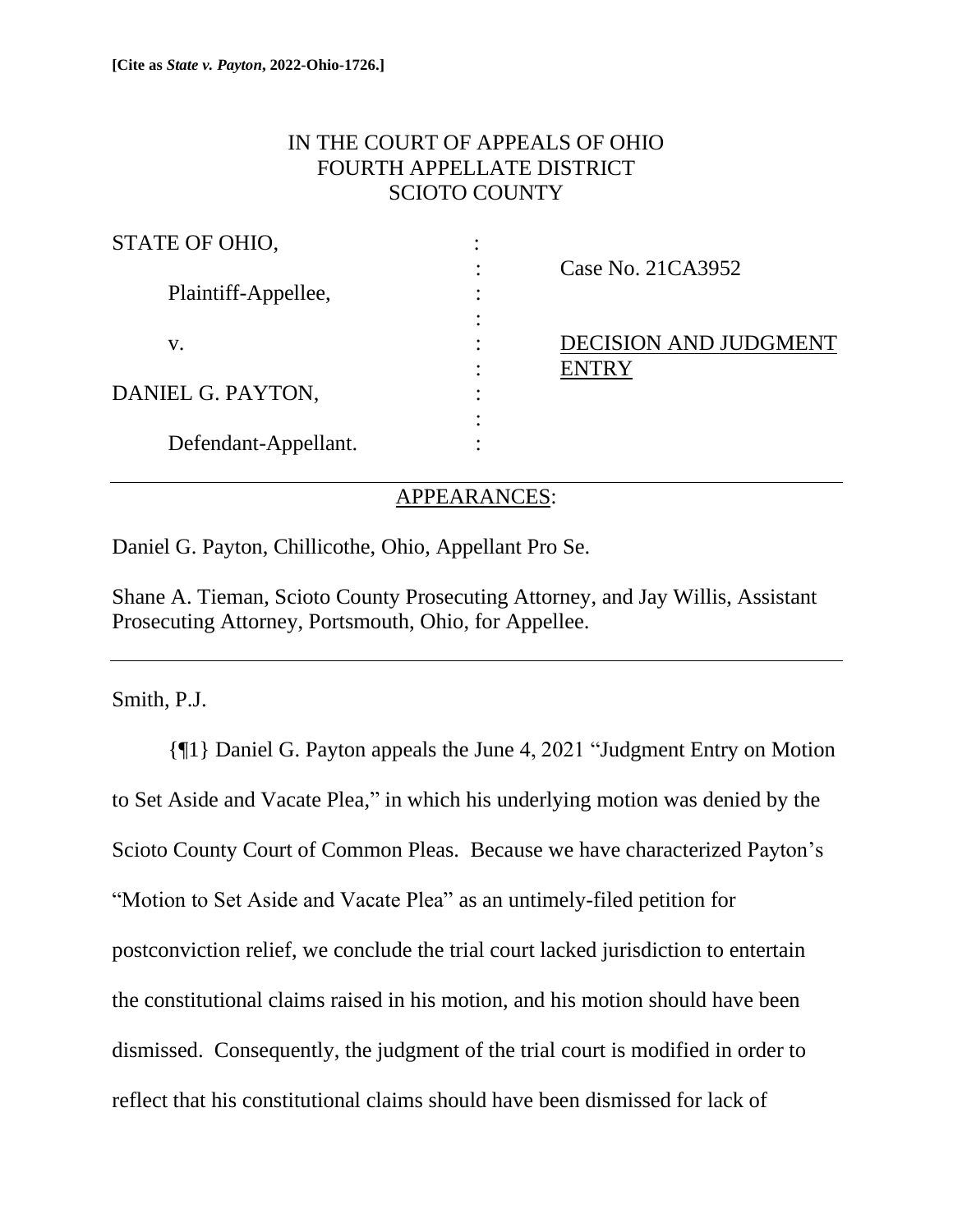jurisdiction. *See State v. Bear,* 4th Dist. Gallia No. 20CA9, 2021-Ohio-1539, at fn1. Further, because Payton has abandoned his arguments made in the trial court and has raised a "Megan's Law" argument for the first time in this appeal, we find this argument to be barred by waiver and application of the doctrine of res judicata. Accordingly, Payton's appeal is dismissed.

#### FACTUAL AND PROCEDURAL BACKGROUND

{¶2} The brief facts summarizing the underlying trial court case were previously set forth in *State v. Payton,* 4th Dist. Scioto No. 17CA3793, 2018-Ohio-1376, at ¶¶ 3-4 "*Payton I.*" The Scioto County Grand Jury returned an indictment charging Daniel G. Payton with aggravated murder and rape. Payton subsequently pled guilty to both counts. In October 2005, the court entered a judgment convicting Payton upon his guilty pleas, after finding his plea was voluntary, and was knowingly and intelligently made. The trial court proceeded to sentence Payton to a prison term of 20 years to life for aggravated murder and nine years for rape. These sentences were ordered to run consecutively, and also to run consecutive to a 30-year prison term Payton was already serving for other rape crimes. Payton did not file a direct appeal from the 2005 sentencing entry.

{¶3} In 2016, Payton filed a "Verified Motion to Correct Sentence," in which he conceded that he was not "challenging his convictions nor his guilty" plea." Rather, Payton contended that his sentence was "contrary to law" because it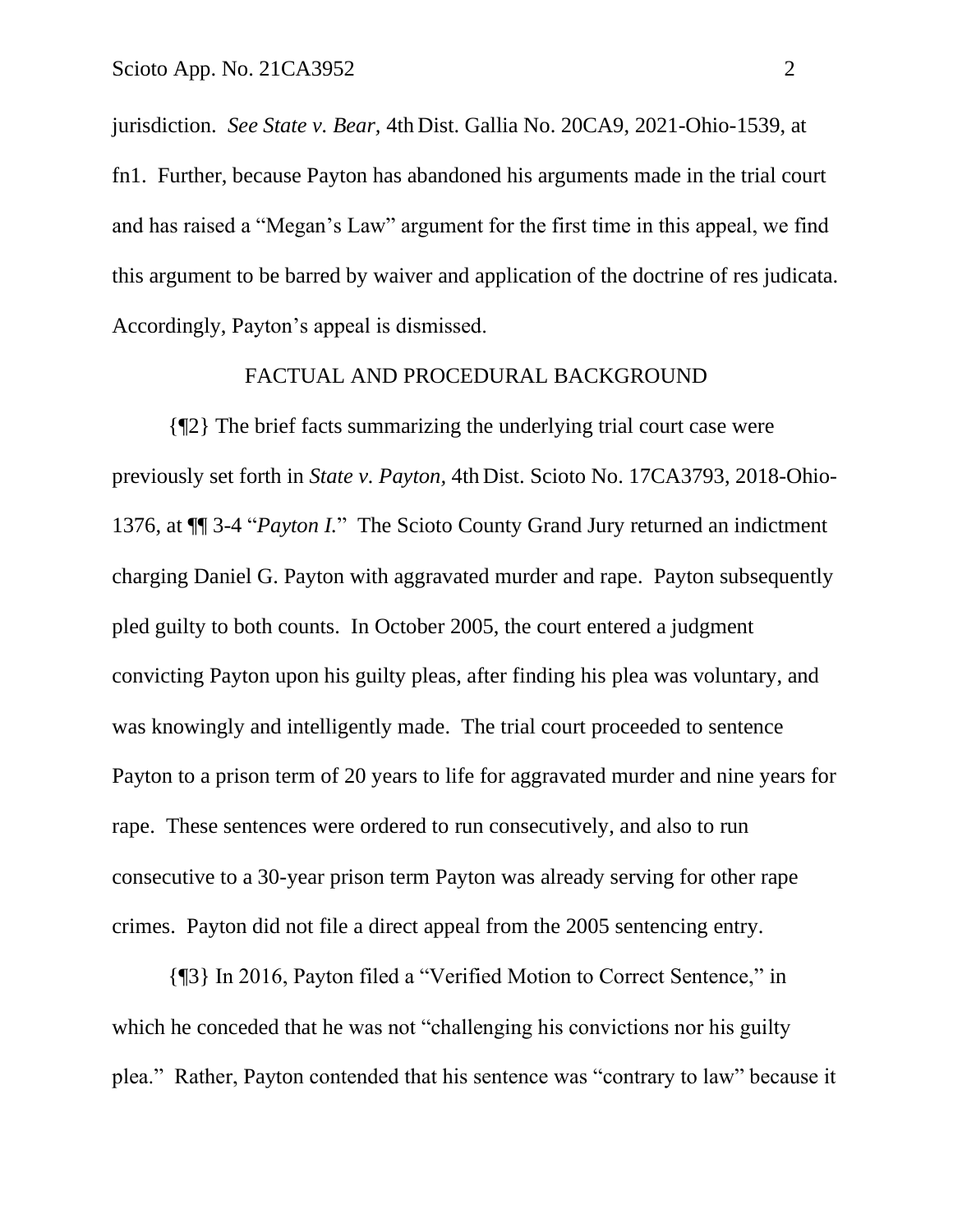was not an "agreed sentence." He contended that it was "open sentencing" and the trial court "erred in sentencing him to mandatory, more than minimum, and consecutive terms" without including "the required language to impose mandatory or consecutive terms" that he argued were mandatory under R.C. 2929.13(F) and R.C. 2929.14(E)(4). Payton also claimed that the trial court failed to notify him in the sentencing entry of his right to appeal those parts of his sentence that were contrary to law.

{¶4} The trial court denied Payton's motion to correct his sentence, noting that it had reviewed the record and found that Payton "specifically acknowledged that if the Court accepted the guilty plea that the jointly recommended sentence was what he received" and that the Court "sentenced exactly according to the very recommendation [Payton] was jointly making." The trial court also found that before accepting Payton's guilty plea, it reviewed the terms of the agreement and explicitly asked Payton if he understood the agreement and determined that he had entered into the agreement knowingly, intelligently, and voluntarily. The Court also found that because the sentence was a jointly recommended sentence, the court was not required to make consecutive-sentence findings in order for the sentence to be authorized by law and not appealable. In the alternative, the Court noted that it did make the requisite sentencing findings even though it did not need to do so. Payton appealed this decision.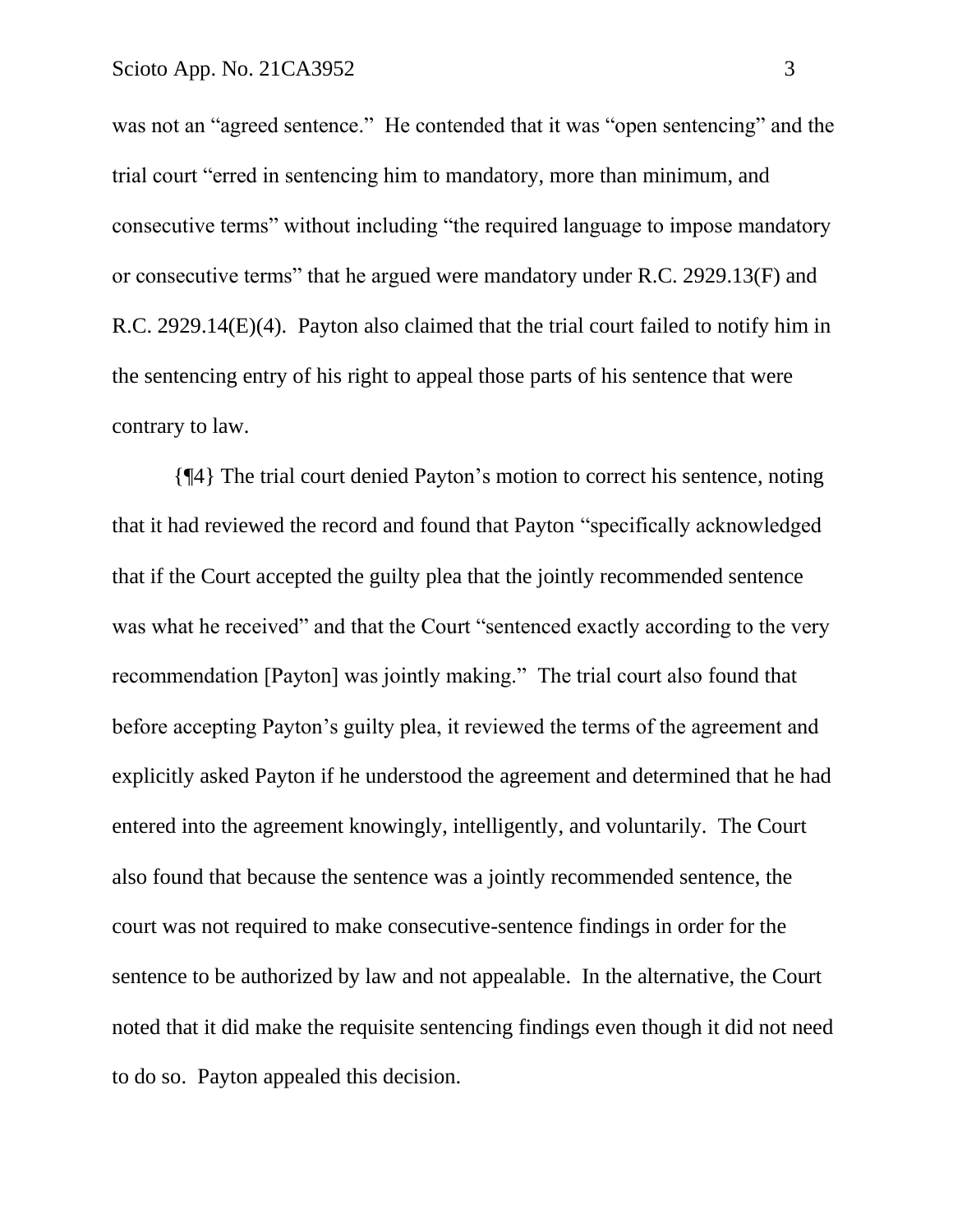{¶5} In this Court's decision affirming the trial court in *Payton I*, we observed that the record contains the trial court's unrebutted statement in Payton's 2004 sentencing entry that the sentence imposed constituted an agreed sentence. *Id.* at **[9.** We also observed that Payton signed a written plea agreement, a "waiver of rights," and an "acknowledgment of penalties." *Id*. We found that the trial court properly imposed a prison term within the statutory range for Payton's rape conviction and that the trial court made the requisite findings to impose consecutive sentences for rape convictions. *Id*. at ¶ 13. Finally, we also found the trial court did not violate R.C. 2953.08 by failing to notify Payton in the sentencing entry that he could appeal his agreed sentence if he believed it to be contrary to law. *Id*. at ¶ 14. We concluded that Payton's motion to correct sentence was meritless and that the trial court did not err by holding that his agreed sentence was not reviewable and thus, did not err by denying the motion. *Id*. at ¶ 15. Accordingly, we affirmed the trial court's decision.

{¶6} On May 20, 2021, Payton filed a "Motion to Set Aside Judgment and Vacate Plea." In the motion, Payton asserted that the plea hearing of October 2005 was contrary to law as well as statutory and constitutional authority, and that his plea was tainted and his sentence void because: (1) the trial court had no statutory authority to impose postrelease control (PRC) in his case and (2) no three-judge panel had presided over his plea as required by Crim.R. 11, and therefore, the trial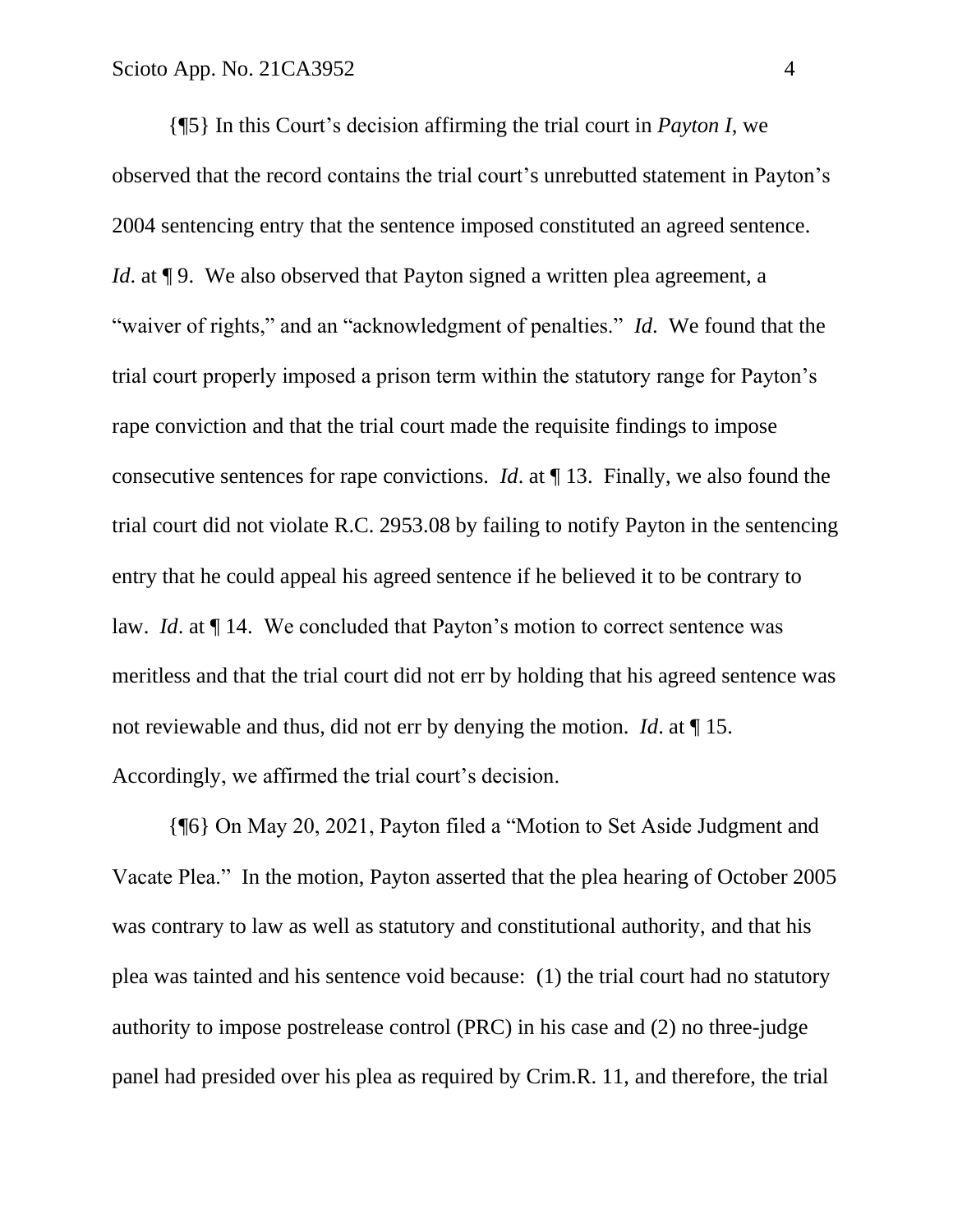court did not have jurisdiction to accept this plea or sentence him. On June 4,

2021, the trial court denied this motion.

{¶7} In the trial court's Judgment Entry on Motion to Set Aside Judgment

and Vacate Plea, the appealed-from entry herein, the trial court observed:

The Defendant was originally charged with aggravated murder with two specifications. The Court dismissed the second specification in May 2005. Thus, on October 27, 2005, Count One charged aggravated murder, with one specification. The Court then accepted the plea and dismissed the remaining specification. \* \* \* Thus, no three-judge court was required and the acceptance of the plea of guilty was appropriate and in accordance with Criminal Rule  $11.^1$  \* \* \* As to Defendant's contention that he was not subject to mandatory PRC, the Defendant misreads the record. In fact, the Sentencing Entry of October 27, 2005 specifically states that PRC was mandatory for up to five years on Count Two*.* The Court did not impose PRC on Count One. As such, the Defendant's contention is incorrect and the sentence is valid.

{¶8} This appeal followed.

## ASSIGNMENT OF ERROR

I. THE LOWER COURT COMMITTED PREJUDICIAL ERROR IN FAILING TO VACATE THE TAINTED PLEA.

# A. STANDARD OF REVIEW

<sup>&</sup>lt;sup>1</sup>The trial court specifically noted that Payton's case squarely fit the exception for acceptance of a plea of guilty pursuant to Crim.R.  $11(C)(3)$ , which provides an exception to the requirement for a three-judge panel when "if the indictment contains one or more specifications, and a plea of guilty or no contest to the charge is accepted, the court shall impose the sentence provided by law" and found acceptance of his plea was proper.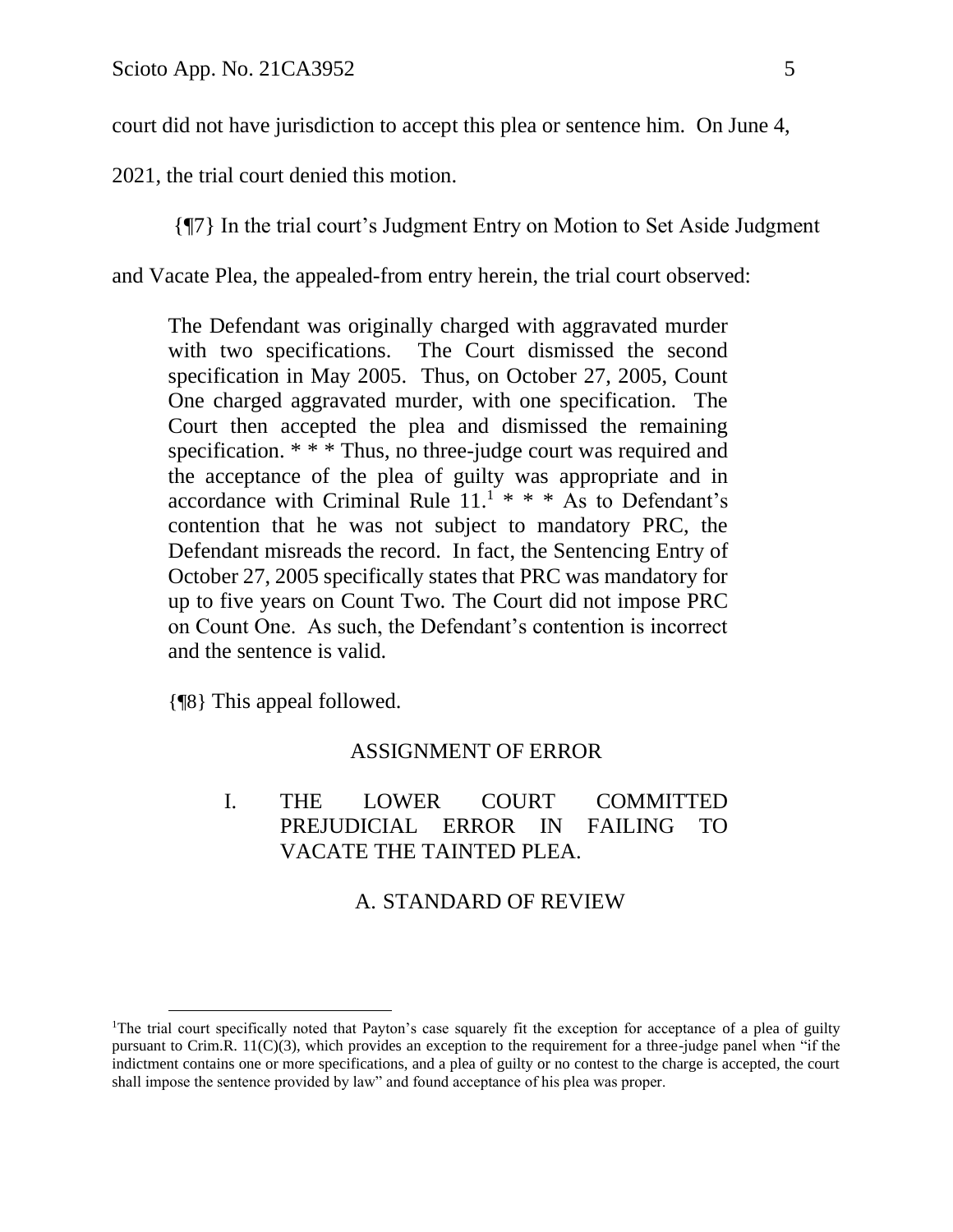{¶9} A trial court's decision granting or denying a postconviction petition filed pursuant to R.C. 2953.21 is reviewed for an abuse of discretion and a reviewing court should not overrule the trial court's finding on a petition for postconviction relief that is supported by competent, credible evidence. *See State v. Bear,* supra*,* at ¶ 13; *State v. Bennington,* 4th Dist. Adams No. 12CA956, 2013- Ohio-3772, ¶ 8, citing *State v. Gondor,* 112 Ohio St.3d 377, 2006-Ohio-6679, 860 N.E.2d 77, ¶ 45. The term "abuse of discretion" connotes more than an error of judgment; it implies the court's attitude is unreasonable, arbitrary, or unconscionable. *Id.,* citing *State v. Adams*, 623 Ohio St.2d 151, 157, 404 N.E.2d 144 (1980).

#### B. LEGAL ANALYSIS

{¶10} We begin with a discussion of "irregular motions" and the import of these motions being timely filed and supported. As explained in *State v. Brown,* 4th Dist. Scioto No. 16CA3770, 2017-Ohio-4063, ¶ 18, " ' "[c]ourts may recast irregular motions into whatever category necessary to identify and establish the criteria by which the motion should be judged." ' " *Id.,* quoting *State v. Burkes*, 4th Dist. Scioto No. 13CA3582, 2014-Ohio-3311, ¶ 11, in turn quoting *State v. Schlee*, 117 Ohio St.3d 153, 2008-Ohio-545, 882 N.E.2d 431, ¶ 12. "An irregular motion may meet the definition of a petition for postconviction relief set forth in R.C. 2953.21(A)(1), if the motion was ' "(1) filed subsequent to  $[defendant's]$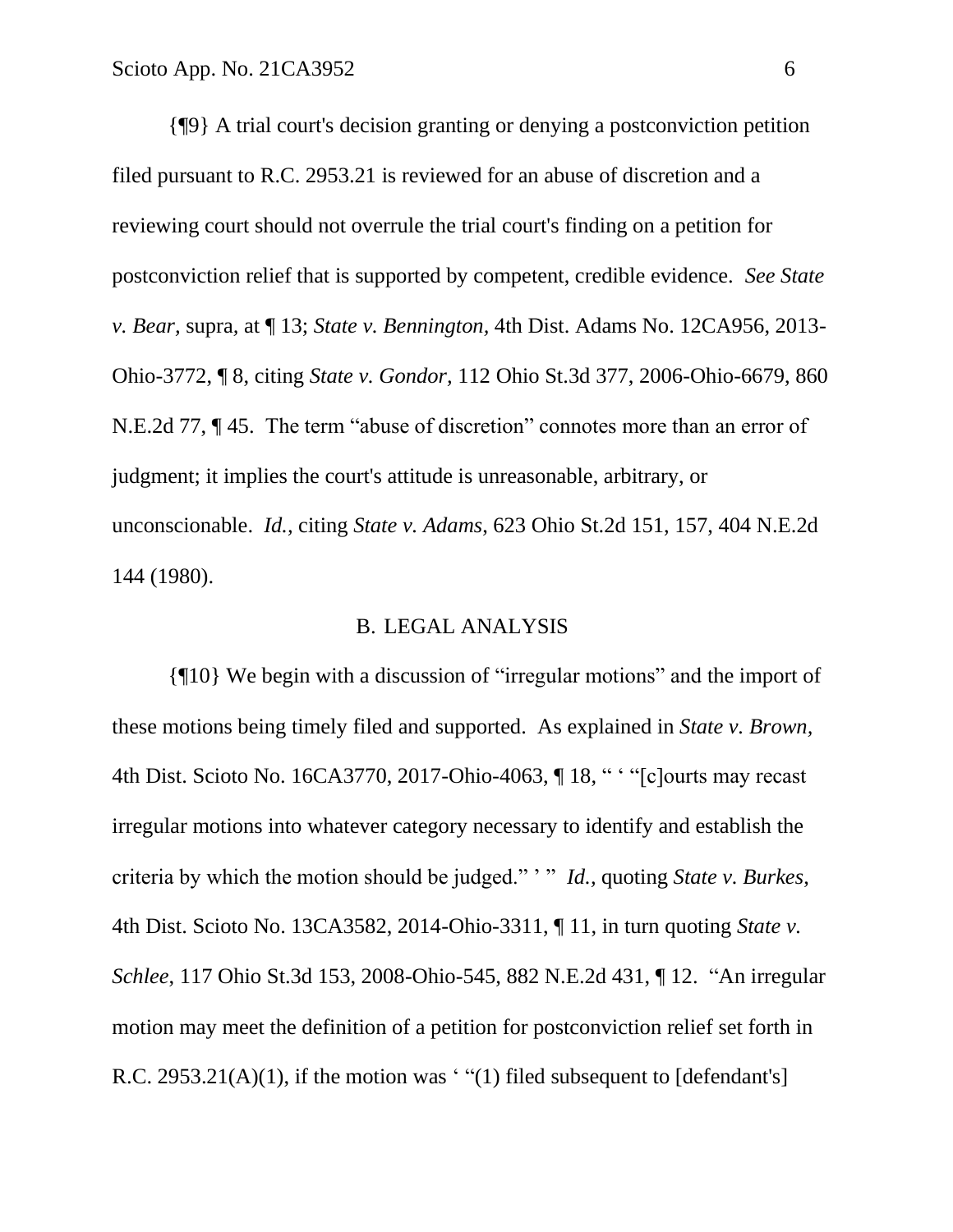direct appeal, (2) claimed a denial of constitutional rights, (3) sought to render the judgment void, and (4) asked for vacation of the judgment and sentence." ' " *State v. Bear, supra,* at ¶ 10, quoting *State v. Brown,* 4th Dist. Scioto No. 16CA3770, 2017-Ohio-4063, ¶ 19, quoting *State v. Reynolds,* 79 Ohio St. 3d 158, 679 N.E.2d 1131, at 160.

{¶11} Here we construe Payton's "Motion to Set Aside Judgment and Vacate Plea" as an irregular motion seeking postconviction relief. The motion claimed a denial of Payton's constitutional rights, sought to render the sentence void, and asked for vacation of his plea and the judgment. However, there are timelines for the filing of such motions.

 $\{\P12\}$  R.C. 2953.21(A)(2)(a) provides that a petition for postconviction relief must be filed "no later than 365 days after the date on which the trial transcript is filed in the court of appeals in the direct appeal of the judgment of conviction or adjudication." Payton was convicted in 2005 and did not pursue a direct appeal. R.C.  $2953.21(A)(2)(a)$  further provides: "If no appeal is taken, except as otherwise provided in section 2953.23 of the Revised Code, the petition shall be filed no later than 365 days after the expiration of the time for filing the appeal." Obviously, any motion pursuant to R.C. 2953.21 is time-barred.

{¶13} Additionally, R.C. 2953.23(A) provides that a court may not entertain a petition filed after the expiration of the period prescribed in division R.C.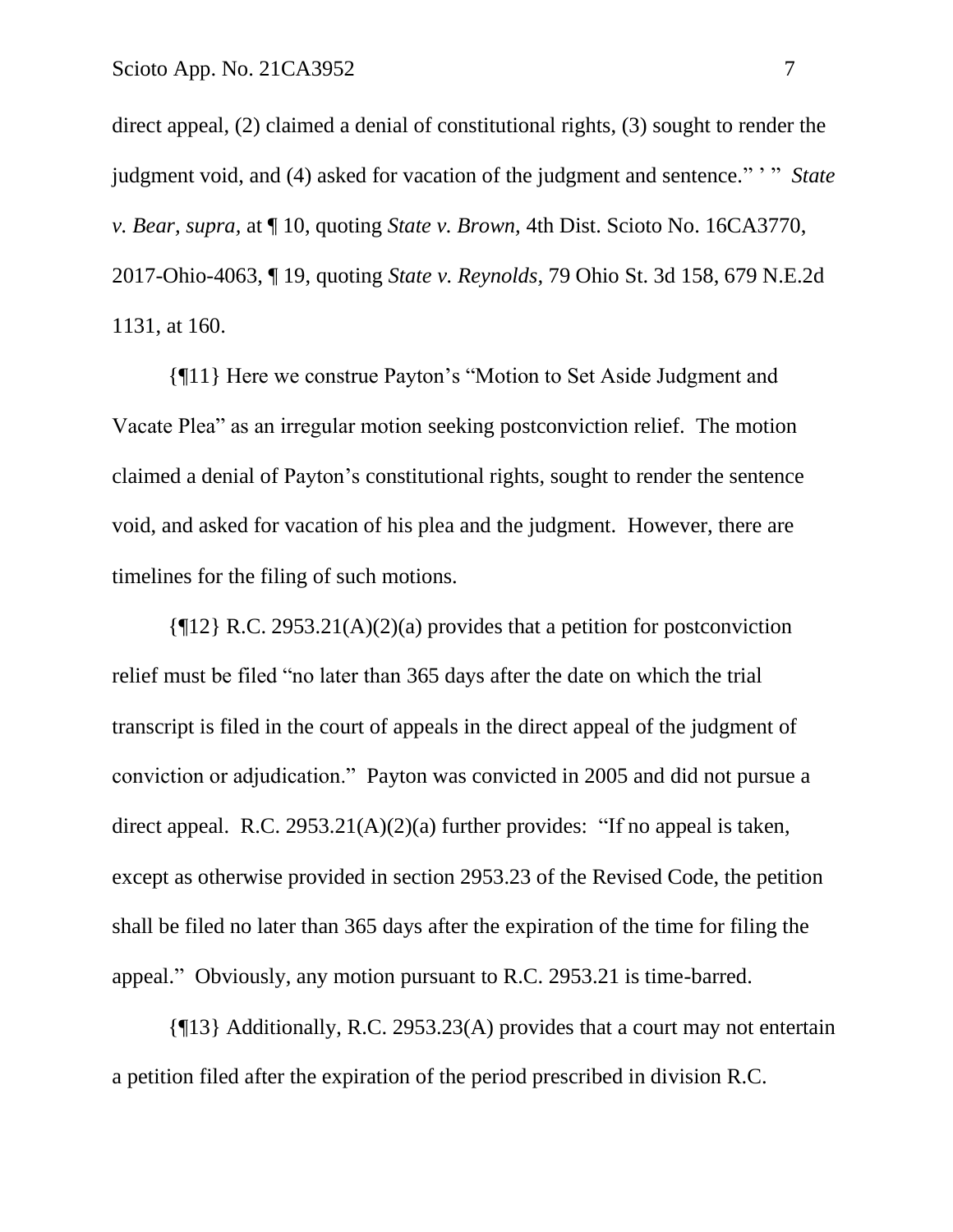2953.21(A), or a second petition or successive petitions for similar relief on behalf

of a petitioner, (Payton's motion is a second petition), unless division (A)(1) or (2)

applies.

(1) Both of the following apply:

(a) Either the petitioner shows that the petitioner was unavoidably prevented from discovery of the facts upon which the petitioner must rely to present the claim for relief, or, subsequent to the period prescribed in division  $(A)(2)$  of section 2953.21 of the Revised Code or to the filing of an earlier petition, the United States Supreme Court recognized a new federal or state right that applies retroactively to persons in the petitioner's situation, and the petition asserts a claim based on that right.

(b) The petitioner shows by clear and convincing evidence that, but for constitutional error at trial, no reasonable factfinder would have found the petitioner guilty of the offense of which the petitioner was convicted…."

# R.C. 2953.23(A)(1).<sup>2</sup>

{¶14} Payton did not attach any supporting evidence which would entitle him to relief under R.C. 2953.23. He did not show that he was unavoidably prevented from the discovery of facts upon which he must rely, that the United States Supreme Court recognized a new federal or state right that applies retroactively to him, or that but for constitutional error, no reasonable factfinder would have found him guilty of the offenses of which he was convicted. Thus, we

 $2$  R.C. 2953.23(A)(2) is not applicable to Payton's appeal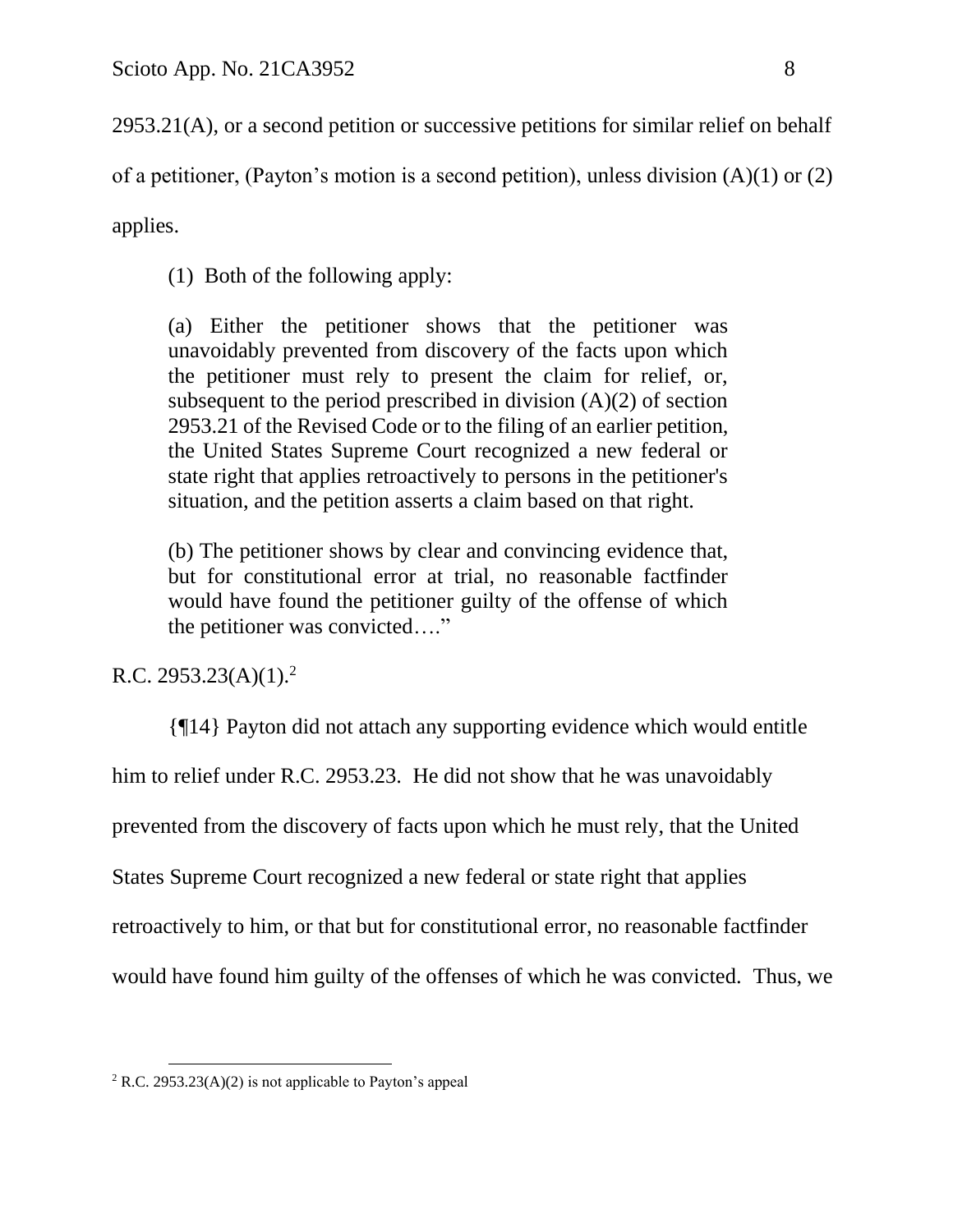conclude that Payton's motion is also an unsupported successive petition for postconviction relief which the trial court had no jurisdiction to consider. Because Payton's motion was untimely and unsupported, rather than considering the merits of Payton's vague constitutional argument, the trial court should have dismissed the motion.

{¶15} Even if Payton's underlying motion was not deficient due to the untimeliness under R.C. 2953.21 and lack of support under R.C. 2953.23, we would also find his appeal to be barred by waiver and res judicata. Furthermore, were we to consider the merits of his argument on appeal, we would find no merit. In the underlying motion, Payton argued his sentence was void due to the lack of a three-judge sentencing court and alleged incorrect imposition of PRC. On appeal, Payton makes a completely different argument that the trial court had no constitutional or statutory authority to impose a sentence that is contrary to law. In this appeal, Payton specifically argues that the common pleas judge failed to address the Chapter 2950 mandates for registration and sexual offender classification under R.C. 2950.09(B)(1), "Megan's Law," which are part of the penalty imposed upon him.

{¶16} Payton did not bring his "Megan's Law" argument before the trial court, and the arguments he did pursue in the underlying motion are not argued in his appellate brief. "It is well-established that the '[f]ailure to raise at the trial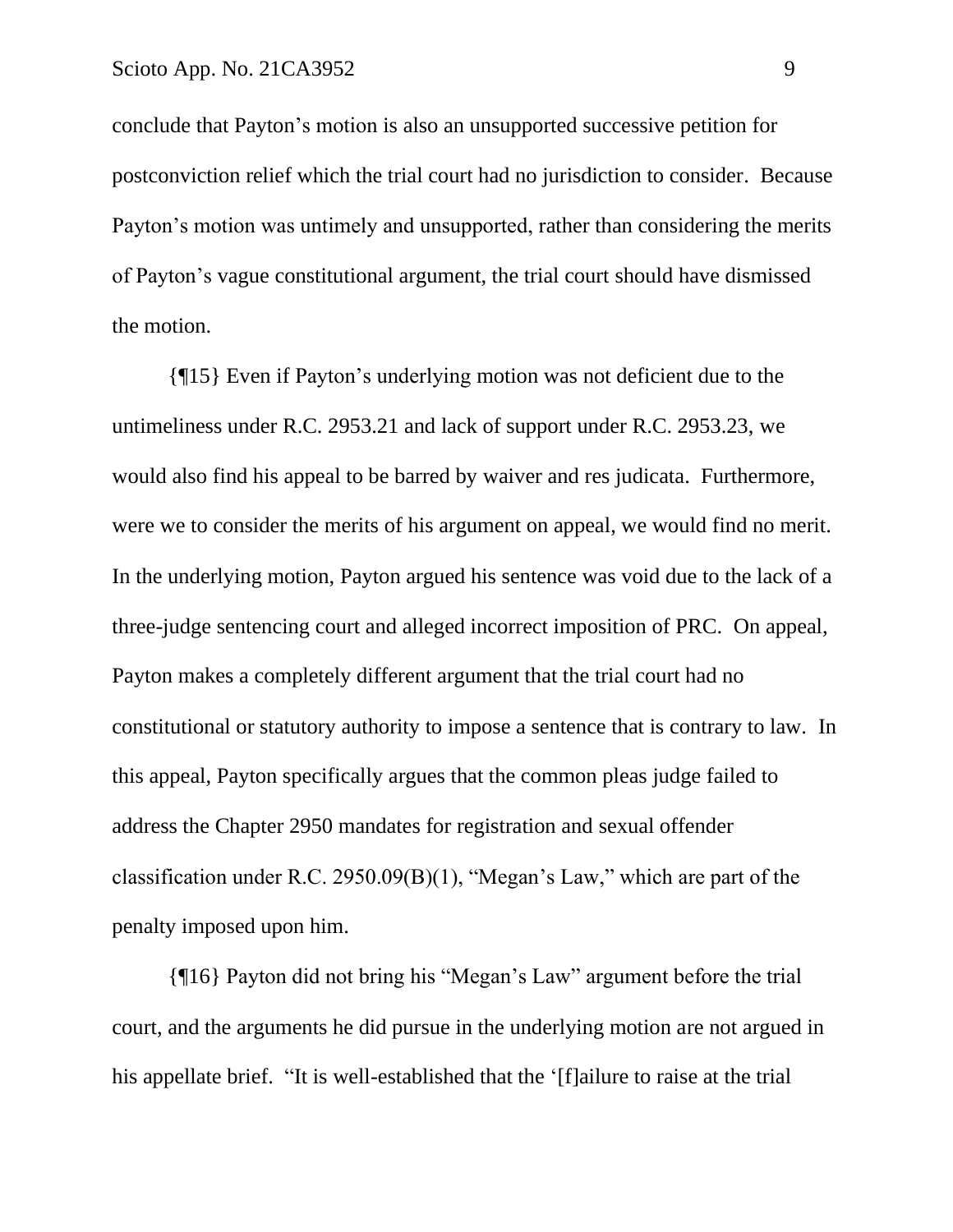court level the issue of the constitutionality of a statute or its application, which issue is apparent at the time of trial, constitutes a waiver of such issue and a deviation from this state's orderly procedure, and therefore need not be heard for the first time on appeal.' " *State v. Althouse,* 4th Dist. Ross No.16CA3578, 2018- Ohio-780, at ¶ 11, quoting *State v. Awan,* 22 Ohio St.3d 120, 489 N.E.2d 277 (1986), syllabus. Therefore, Payton has waived any issue with regard to the "Megan's Law" notification and registration.

{¶17} Additionally, the doctrine of res judicata is applicable in all postconviction relief proceedings and provides that: " 'a final judgment of conviction bars a convicted defendant who was represented by counsel from raising and litigating in any proceeding, except an appeal from that judgment, any defense or any claimed lack of due process that was raised or could have been raised by the defendant at the trial which resulted in that judgment of conviction, or on an appeal from that judgment.' " *State v. Boler,* 4th Dist. Athens No. 18CA2, 2018-Ohio-3722, ¶ 19, quoting *State v. Szefcyk,* 77 Ohio St.3d 93,95, 671 N.E.2d 233 (1996). Payton could have raised any issue with regard to the court's obligations under "Megan's Law" in a direct appeal and did not do so. Consequently, Payton's argument is now barred by res judicata.

{¶18} Finally, were we to consider Payton's argument, we would find it to be without merit. The "Megan's Law" requirements are not considered to be part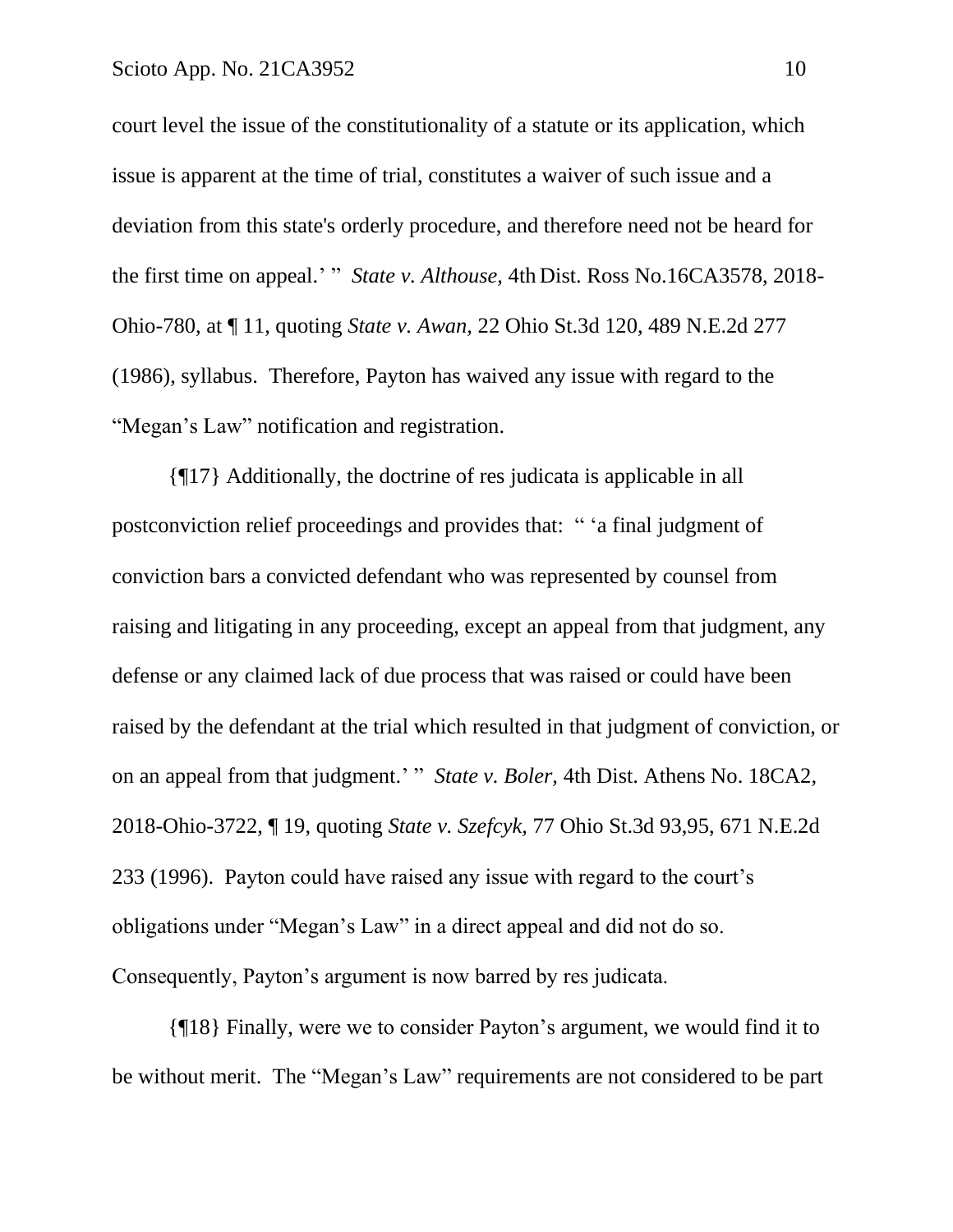of Payton's sentence. The Supreme Court of Ohio has detailed the background of

the sex-offender classification system in Ohio, which we discussed at length in

*State v. Megarry,* 2018-Ohio-4242, 122 N.E. 3d 220, (4th Dist.) as follows:

In 1996, the General Assembly enacted "Megan's Law," which revised R.C. Chapter 2950 and established a comprehensive system of classifying sex offenders into three categories: sexually oriented offenders, habitual sex offenders, and sexual predators. Former R.C. 2950.09, 146 Ohio Laws, Part II, 2618.

Then, in 2007, the General Assembly enacted the Adam Walsh Act, which 'repealed Megan's Law, effective January 1, 2008, and replaced it with new standards for sex-offender classification and registration pursuant to the federal Adam Walsh Child Protection and Safety Act, Section 16901 et seq., Title 42, U.S. Code.' *Bundy v. State,* 143 Ohio St.3d 237, 2015-Ohio-2138, 36 N.E.3d 158, ¶ 5. This scheme, which the General Assembly codified in R.C. Chapter 2950, divides sex offenders into Tier I, Tier II, and Tier III sex or child-victim offenders. R.C. 2950.01(E) through (G). *In re Von,* 146 Ohio St.3d 448, 2016- Ohio-3020, 57 N.E.3d 1158, ¶¶ 14-15.

*Megarry, supra,* at ¶ 15.

{¶19} This court further explained that under the Adam Walsh Act, the sexoffender classification is part of the offender's criminal sentence. *See Megarry, supra,* at ¶ 16; *State v. Lawson,* 1st Dist. Hamilton Nos. C-120077 and C-120067, 2012-Ohio-5281, at ¶ 18, citing *State v. Williams*, 129 Ohio St. 3d 344, 2011-Ohio-3374, 952 N.E.2d 1108, at ¶¶ 10-20; *State v. Halsey*, 2016-Ohio-7990, 74 N.E.3d 915, ¶ 18 (12th Dist.) ("sex offender classification pursuant to the Adam Walsh Act ("AWA") amendments is punitive and therefore part of the 'sentence' "). We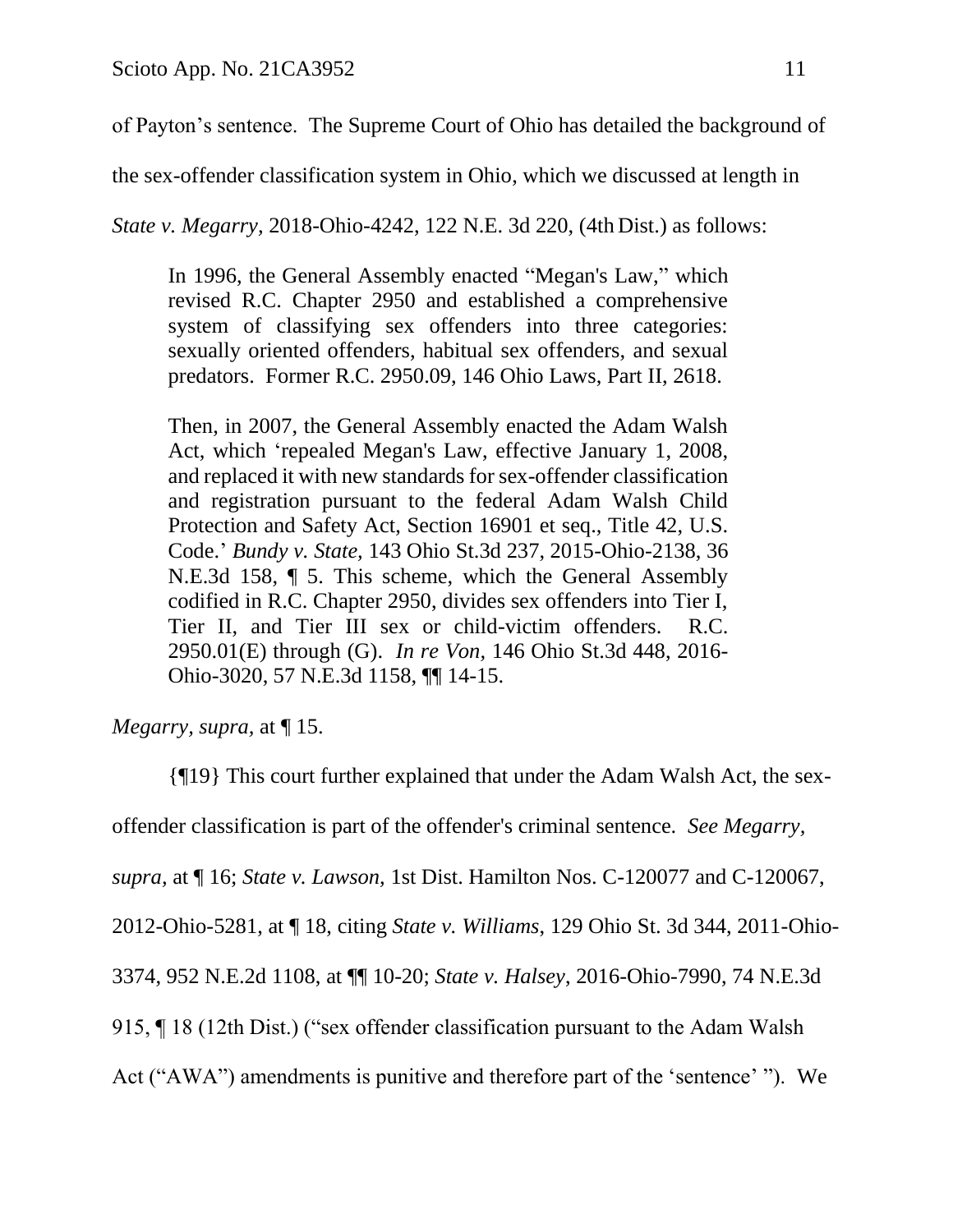also observed that, similar to Payton's convictions, Megarry's convictions stemmed

from a sex offense that occurred prior to the 2008 effective date of the Adam

Walsh Act; therefore, they were governed instead by Ohio's version of "Megan's

Law." *See McGarry, supra,* at ¶ 17; *Williams* at ¶ 22 and *Von* at ¶ 16. We noted:

"Megan's Law" sex-offender classification proceedings are remedial instead of punitive, civil in nature, and not part of the criminal sentence; *See State v. Bates,* 5th Dist. Guernsey No. 13CA9, 2013-Ohio-4768, ¶ 28, citing *State v. Cook,* 83 Ohio St.3d 404, 700 N.E.2d 570 (1998), and *Williams* ("the Ohio Supreme Court determined that the classification scheme contained in former R.C. 2950 ("Megan's Law") is civil in nature and has the valid remedial and non-punitive purpose of protecting the public. \* \* \* Under "Megan's Law," the sexual offender classification is not part of a defendant's sentence or underlying criminal conviction but is a civil action within the underlying criminal case"). "[U]nlike correcting a sentence already served, addressing classification and registration requirements according to "Megan's Law" is different because such requirements are 'collateral consequence[s] of the offender's criminal acts rather than a form of punishment per se.' " *State v. Ferguson,* 120 Ohio St.3d 7, 2008-Ohio-4824 [896 N.E.2d 110], ¶ 34, (superseded by statute as stated in *State v. Jarvis,* Ohio Slip Opinion No. 2021-Ohio-3712, --N.E.3d --.)

*See Megarry, supra,* at ¶ 17; *State v. Sturgill,* 2017-Ohio-2736, 90 N.E. 3d 44, at

¶ 18 (4th Dist.), citing *State v. Bell,* 12th Dist. Clermont No. CA2015-10-077,

2016-Ohio-7363, at ¶ 12.

{¶20} Based on the foregoing, were we to consider Appellant's argument

that his sentence is contrary to law, we would find no merit. In general, a trial

court is not obligated to inform a defendant about collateral consequences before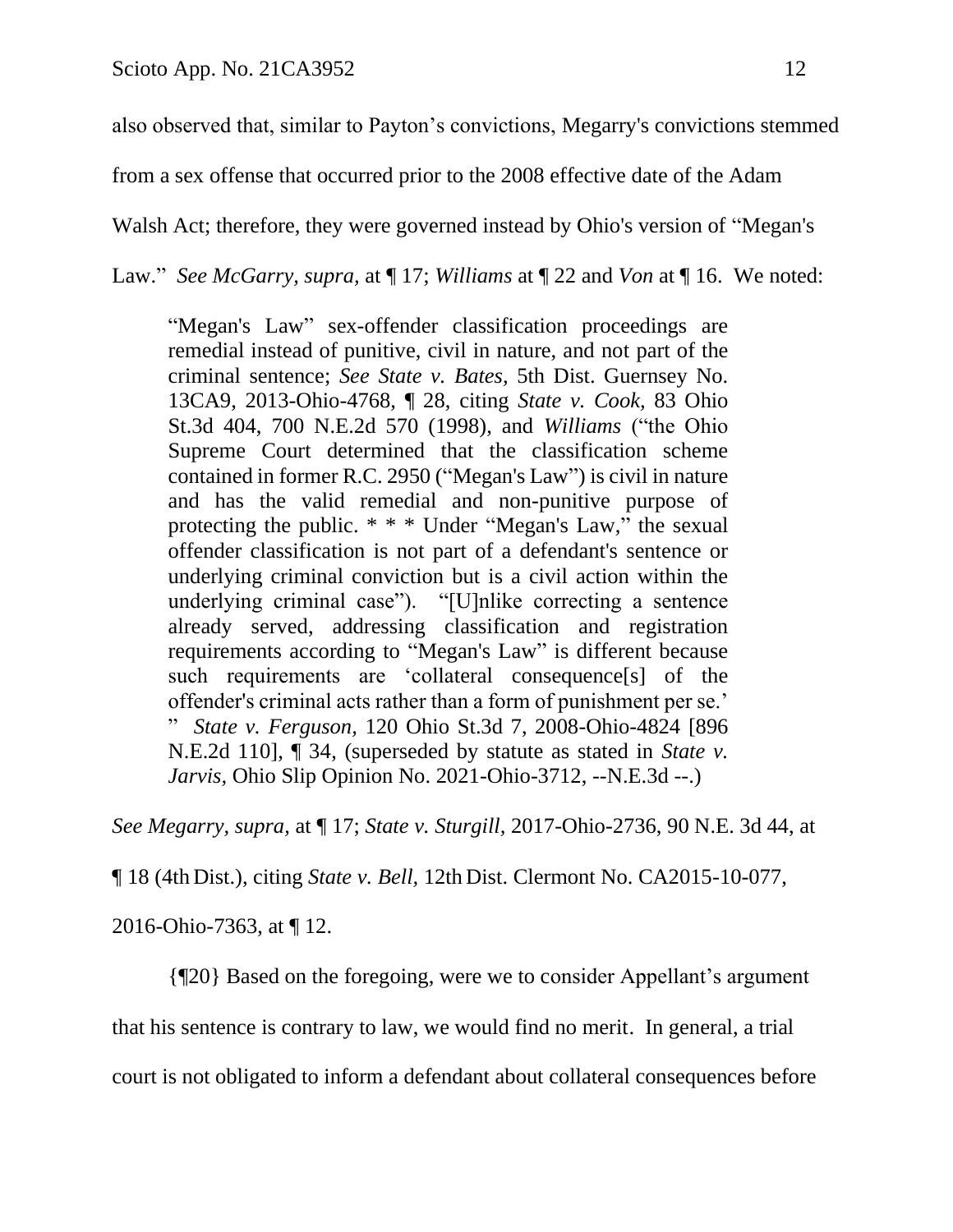accepting a plea, and its failure to do so does not render the plea invalid. *See State v. Wright,* 2d Dist. Montgomery No. 28368, 2021-Ohio-04107, at ¶ 26, citing *State v. Stape,* 2d Dist. Montgomery No. 22586, 2009-Ohio-420, at ¶ 19. Given that the "Megan's Law" requirements are collateral in nature and not part of Payton's criminal sentence, any failure to apprise Payton of these requirements does not render his plea invalid.

{¶21} We conclude that the trial court had no jurisdiction to consider Payton's postconviction motion, which was not timely under R.C. 2953.21 or supported under R.C. 2953.23. The motion should have been dismissed. Were we to consider Payton's claim alleging a failure to inform him of the requirements of "Megan's Law," we would find his argument is barred by waiver, by application of the doctrine of res judicata, and otherwise without merit. Accordingly, we affirm the judgment of the trial court but modify it to reflect that Payton's motion to set aside the judgment and vacate his plea should have been dismissed. *See Bear, supra,* at ¶ 41. Payton's appeal is dismissed.

#### **JUDGMENT MODIFIED. APPEAL DISMISSED.**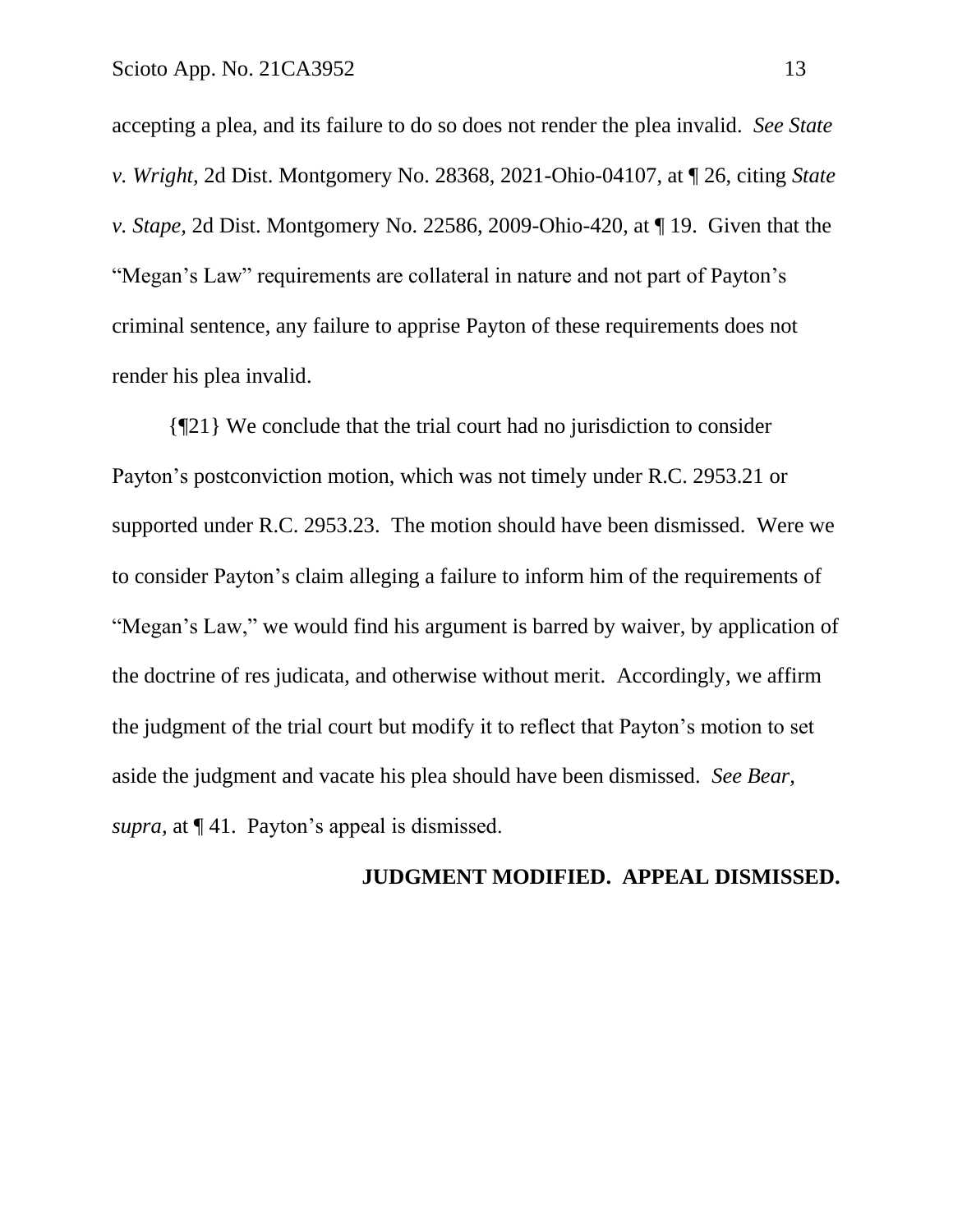## **JUDGMENT ENTRY**

It is ordered that the APPEAL BE DISMISSED AND JUDGMENT BE MODIFIED to reflect dismissal of the underlying untimely petition for Judgment Entry on Motion to Set Aside and Vacate Plea. Appellee shall recover any costs from Appellant.

The Court finds there were reasonable grounds for this appeal.

It is ordered that a special mandate issue out of this Court directing the Scioto County Common Pleas Court to carry this judgment into execution.

IF A STAY OF EXECUTION OF SENTENCE AND RELEASE UPON BAIL HAS BEEN PREVIOUSLY GRANTED BY THE TRIAL COURT OR THIS COURT, it is temporarily continued for a period not to exceed 60 days upon the bail previously posted. The purpose of a continued stay is to allow Appellant to file with the Supreme Court of Ohio an application for a stay during the pendency of proceedings in that court. If a stay is continued by this entry, it will terminate at the earlier of the expiration of the 60-day period, or the failure of the Appellant to file a notice of appeal with the Supreme Court of Ohio in the 45-day appeal period pursuant to Rule II, Sec. 2 of the Rules of Practice of the Supreme Court of Ohio. Additionally, if the Supreme Court of Ohio dismisses the appeal prior to expiration of 60 days, the stay will terminate as of the date of such dismissal.

Any stay previously granted by this Court is hereby terminated as of the date of this entry.

A certified copy of this entry shall constitute the mandate pursuant to Rule 27 of the Rules of Appellate Procedure.

Abele, J. and Hess, J., concur in Judgment and Opinion.

For the Court,

Jason P. Smith Presiding Judge

\_\_\_\_\_\_\_\_\_\_\_\_\_\_\_\_\_\_\_\_\_\_\_\_\_\_\_\_\_\_\_

## **NOTICE TO COUNSEL**